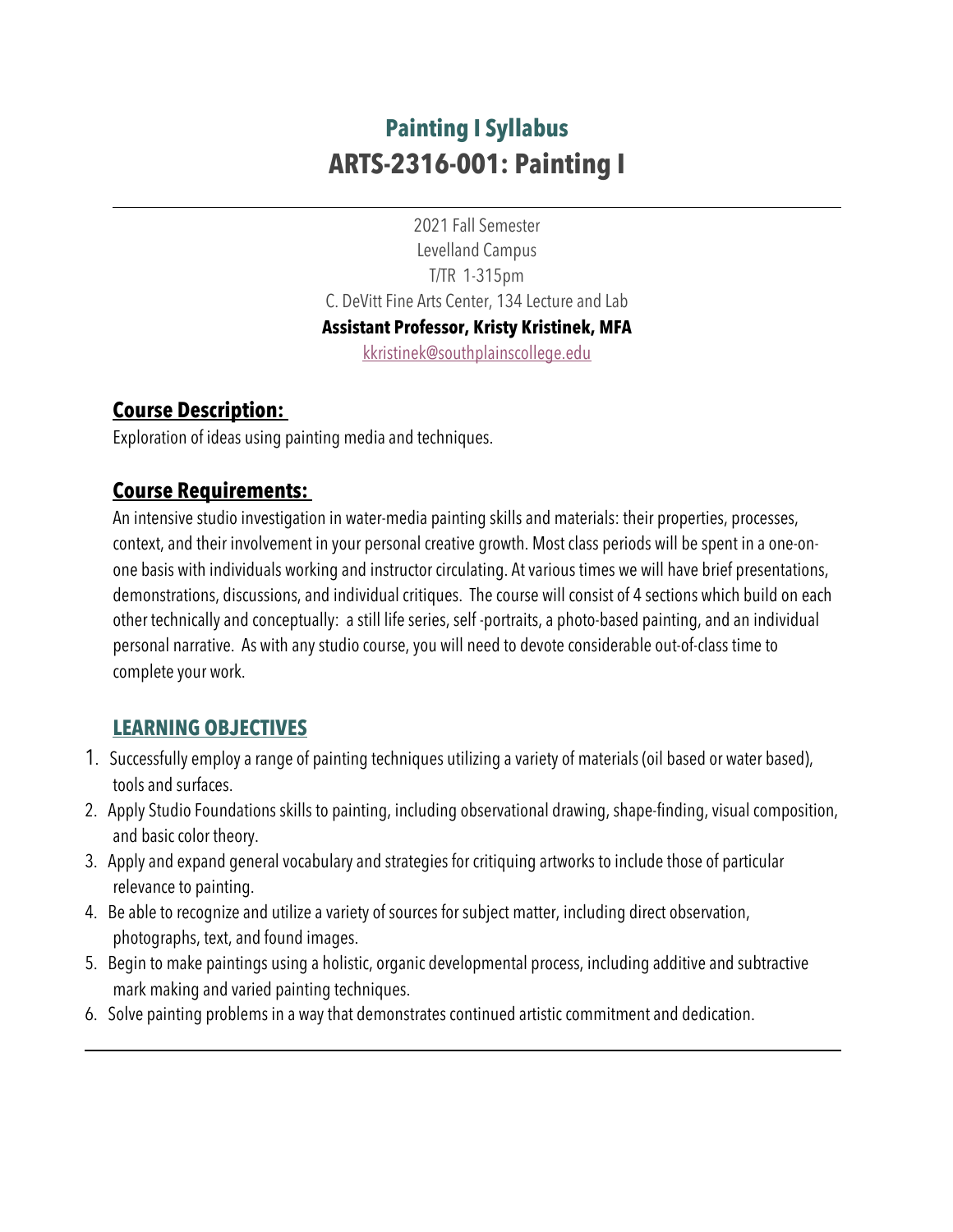### **You are allowed 3 FREE absences throughout the semester, no excuse required. After your 3rd absence, you grade will drop a full LETTER. 6 absences and you will be failing the course and recommended to drop. Any lateness after 15 minutes will be considered an absence unless you speak with me after class as to why you were so late.**

## **REQUIRED MATERIALS**

\*an artist supply kit is available to you at Varsity Bookstore on University Ave in Lubbock. Look for this label: **South Plains College ART 2316- Fall 2021 (Kristinek) Painting I**

## **Grading Policy**

The instructor is responsible for establishing and presenting the grading standards for the course.

### **Projects must be turned in clean, undamaged, and on time, labeled on back with student name, project name, class, date turned in. Late assignments lose 10 points for each class period they are late.**

| * graded projects                       | (60%) |
|-----------------------------------------|-------|
| * supporting work (exercises & studies) | (30%) |
| * class participation                   | (10%) |

#### **\* Graded Projects (60%)**

Grading of projects will be done on a one-hundred point scale and is based on achievement of specific learning outcomes, quality of ideas, and quality of execution, including craftsmanship and presentation.

A (90 – 100) excellent work, exceeds specific learning outcomes, very high in originality, very well– conceived and executed

B (80 – 89) good work, demonstrates specific learning outcomes, is original, well-conceived and executed

C (70 – 79) acceptable work, specific learning outcomes are evident, fairly well–conceived & executed

D (60 – 69) inferior work, basically complete, but falls short of specific learning outcomes and needs work in terms of idea and execution

F (below 60) failing work, does not demonstrate specific learning outcomes, may be significantly incomplete and/or poorly conceived and/or executed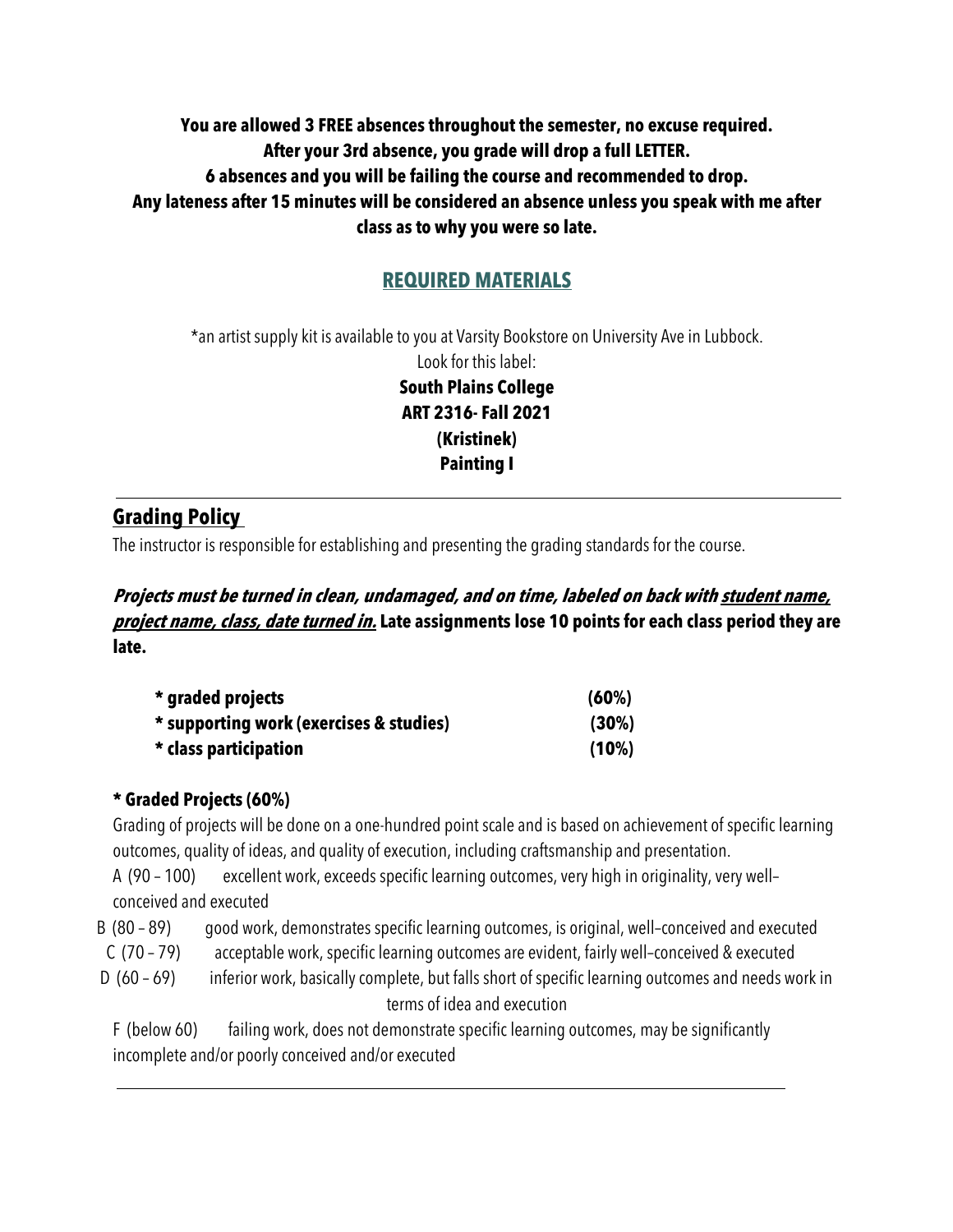#### **\* Class Participation (10%)**

"Class participation" refers to active involvement in class discussion, critiques and other activities which provide opportunityforverbal and written practice with painting vocabulary and concepts. Active participation involves questioning, making suggestions, stating and supporting opinions, interpreting, analyzing, etc. Students should make the most out of critiques byseeking opinions and criticism from other students and the instructor. Helpful responses are based on insightful analysis and criticism which recognizes strengths but also any problems and weaknesses in the work.

# **Campus Policies**

**Civility:** Students are expected to assist in maintaining a classroom environment that is conducive to learning and are expected to behave in a mature, polite, and respectful manner. Students behaving in an inappropriate manner will be asked to leave class and will receive an absence for the day. Students **may not** use cell phones in the classroom. Computers are allowed for note taking. Students are also asked to assist in keeping the lecture hall clean. Please remove all trash at the end of each class session.

**Diversity Statement:** In this class, the instructor will establish and support an environment that values and nurtures individual and group differences and encourages engagement and interaction. Understanding and respecting multiple experiences and perspective will serve to challenge and stimulate all of us to learn about others, about the world, and about ourselves. By promoting diversity and intellectual exchange, we will not only mirror society as it is, but also model society as it should and can be.

**Americans with Disabilities Act (OP 34.22):** Students with disabilities, including but not limited to physical, psychiatric, or learning disabilities, who wish to request accommodations in this class should notifythe Disability Services Office early in the semester so that the appropriate arrangements may be made. In accordance with federal law, a student requesting accommodations must provide acceptable documentation of his/her disability to the Disability Services Office. For more information, call or visit the Disability Services Office at Levelland Student Health & Wellness Center 806-716-2577, Reese Center (also covers ATC) Building 8: 806- 716-4675, Plainview Center Main Office: 806-716-4302 or 806-296-9611, or the Health and Wellness main number at 806-716-2529.

**Academic Honesty (OP 34.12):** It is the aim of the faculty of South Plains College to foster a spirit of complete honesty and high standards of integrity. The attempt of students to present as their own any work not honestly performed is regarded bythe faculty and administration as a most serious offense and renders the offenders liable to serious consequences, possiblysuspension. "Scholastic dishonesty" includes, but is not limited to, cheating, plagiarism, collusion, falsifying academic records, misrepresenting facts, and any act designed to give unfair academic advantage to the student such as, but not limited to, submission of essentially the same written assignment for two courses without the prior permission of the instructor) or the attempt to commit such an act.

**Grievance and Conflict Resolution:** The Office of the Vice President of Student Affairs is available to assist students with anyconflict or problem that has to do with being a student at South Plains College. A suggested protocol usually includes talking with the professor first, then visiting with the department chair, and finally